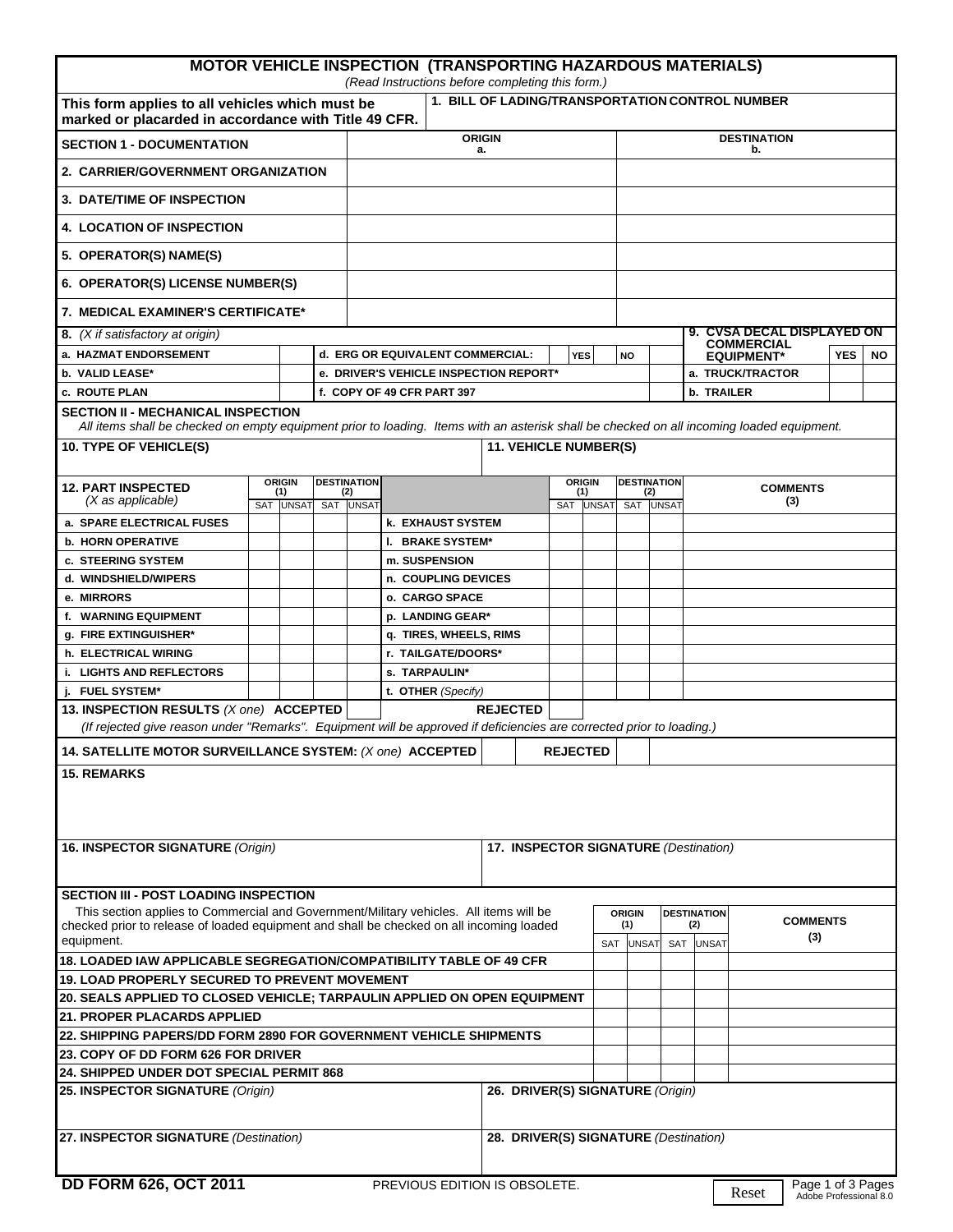# **INSTRUCTIONS**

### **SECTION I - DOCUMENTATION**

### **General Instructions.**

 All items (2 through 9) will be checked at origin prior to loading. Items with an asterisk (\*) apply to commercial operators or equipment only. Only Items 2 through 7 are required to be checked at destination.

Items 1 through 5. Self explanatory.

Item 6. Enter operator's Commercial Driver's License (CDL) number or Military OF-346 License Number. CDL and OF-346 must have the HAZMAT and other appropriate endorsements IAW 49 CFR 383.

Item 7. \*Enter the expiration date listed on the Medical Examiner's Certificate.

Item 8.a. Hazardous Materials Certification. In accordance with applicable service regulations, ensure operator has been certified to transport hazardous materials. Check the expiration date on driver's HAZMAT Certification.

 b. \*Valid Lease. Shipper will ensure a copy of the appropriate contract or lease is carried in all leased vehicles and is available for inspection. (49 CFR 376.12 and 376.11(c)(2)).

 c. Route Plan. Prior to loading any Hazard Class/Division 1.1, 1.2, or 1.3 (Explosives) for shipment, ensure that the operator possesses a written route plan in accordance with 49 CFR Part 397. Route Plan requirements for Hazard Class 7 (Radioactive) materials are found in 49 CFR 397.101.

 d. Emergency Response Guidebook (ERG) or Equivalent. Commercial operators must be in possession of an ERG or equivalent document. Shipper will provide applicable ERG page(s) to military operators.

 e. \*Driver's Vehicle Inspection Report. Review the operator's Vehicle Inspection Report. Ensure that there are no defects listed on the report that would affect the safe operation of the vehicle.

 f. Copy of 49 CFR Part 397. Operators are required by regulation to have in their possession a copy of 49 CFR Part 397 (Transportation of Hazardous Materials Driving and Parking Rules). If military operators do not possess this document, shipper will provide a copy to operator.

Item 9. \*Commercial Vehicle Safety Alliance (CVSA) Decal. Check to see if equipment has a current CVSA decal and mark applicable box. Vehicles without CVSA, check documentation of the last vehicle periodic inspection and perform DD Form 626 inspection.

## **SECTION II - MECHANICAL INSPECTION**

#### **General Instructions.**

 All items (12.a. through 12.t.) will be checked on all incoming empty equipment prior to loading. All UNSATISFACTORY conditions must be corrected prior to loading. Items with an asterisk (\*) shall be checked on all incoming loaded equipment. Unsatisfactory conditions that would affect the safe off-loading of the equipment must be corrected prior to unloading.

## **SECTION II** *(Continued)*

Item 12.a. Spare Electrical Fuses. Check to ensure that at least one spare fuse for each type of installed fuse is carried on the vehicle as a spare or vehicle is equipped with an overload protection device (circuit breaker). (49 CFR 393.95)

 b. Horn Operative. Ensure that horn is securely mounted and of sufficient volume to serve purpose. (49 CFR 393.81)

 c. Steering System. The steering wheel shall be secure and must not have any spokes cracked through or missing. The steering column must be securely fastened. Universal joints shall not be worn, faulty or repaired by welding. The steering gear box shall not have loose or missing mounting bolts or cracks in the gear box mounting brackets. The pitman arm on the steering gear output shaft shall not be loose. Steering wheel shall turn freely through the limit of travel in both directions. All components of a power steering system must be in operating condition. No parts shall be loose or broken. Belts shall not be frayed, cracked or slipping. The power steering system shall not be leaking. (49 CFR 396 Appendix G)

 d. Windshield/Wipers. Inspect to ensure that windshield is free from breaks, cracks or defects that would make operation of the vehicle unsafe; that the view of the driver is not obscured and that the windshield wipers are operational and wiper blades are in serviceable condition. Defroster must be operative when conditions require. (49 CFR 393.60, 393.78 and 393.79)

 e. Mirrors. Every vehicle must be equipped with two rear vision mirrors located so as to reflect to the driver a view of the highway to the rear along both sides of the vehicle. Mirrors shall not be cracked or dirty. (49 CFR 393.80)

 f. Warning Equipment. Equipment must include three bidirectional emergency reflective triangles that conform to the requirements of FMVSS No. 125. FLAME PRODUCING DEVICES ARE PROHIBITED. (49 CFR 393.95)

 g. Fire Extinguisher. Military vehicles must be equipped with one serviceable fire extinguisher with an Underwriters Laboratories rating of 10 BC or more. (Commercial motor vehicles must be equipped with one serviceable 10 BC Fire Extinguisher). Fire extinguisher must be located so that it is readily accessible for use and securely mounted on the vehicle. The fire extinguisher must be designed, constructed and maintained to permit visual determination of whether it is fully charged. (49 CFR 393.95)

 h. Electrical Wiring: Electrical wiring must be clean and properly secured. Insulation must not be frayed, cracked or otherwise in poor condition. There shall be no uninsulated wires, improper splices or connections. Wires and electrical fixtures inside the cargo area must be protected from the lading. (49 CFR 393.28)